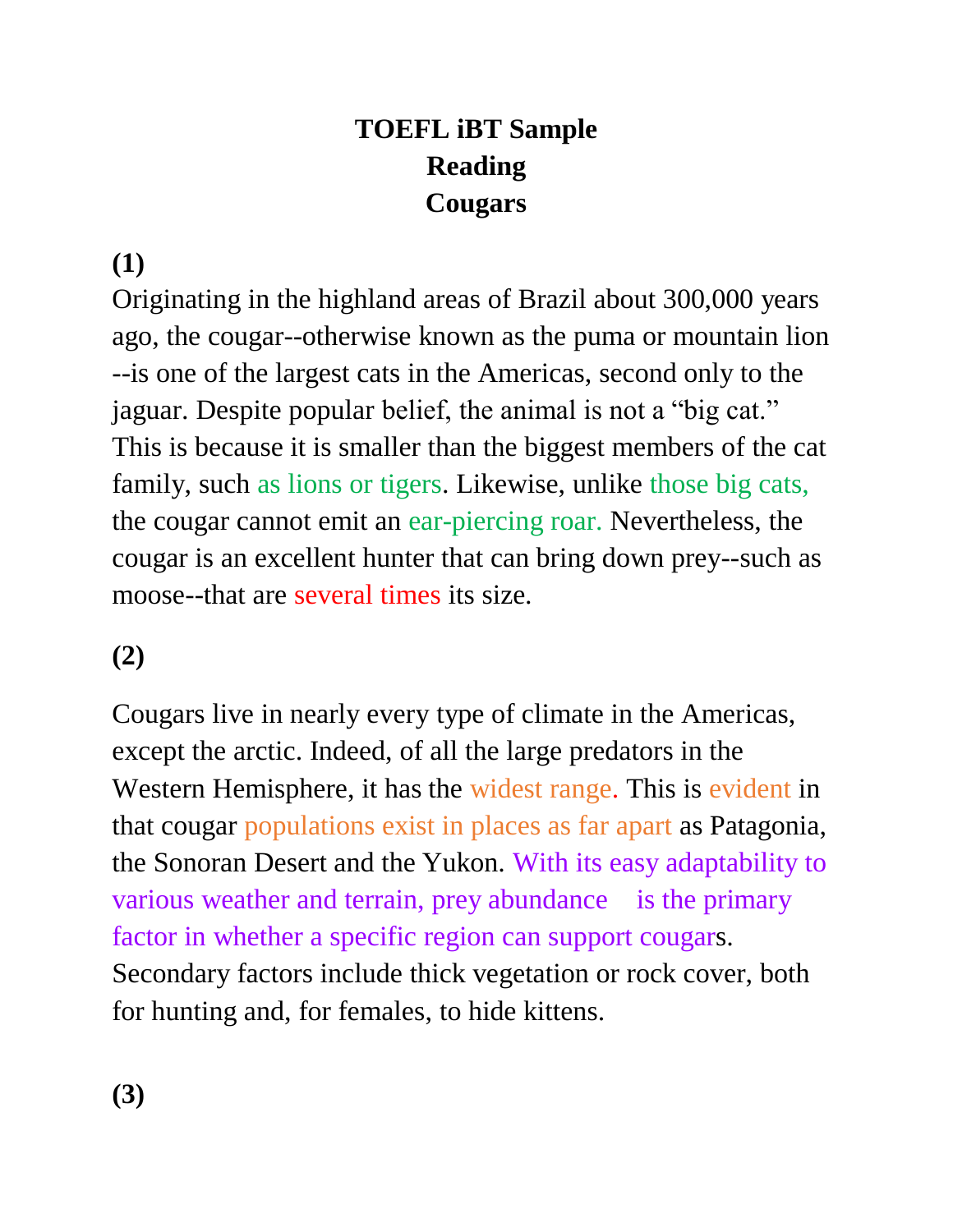Cougar habitats dwindled substantially with the coming of European settlers to the Americas and their expansion from coastal to inland areas. Since the cougars preyed on settler livestock, the animals were considered pests--so much so that American states and Canadian provinces began putting bounties on the cats. Hunters and others capitalized on these by exterminating the animals at will. Aggravating this mass killing were myths circulating about the cougars being dangerous to humans. These myths persisted despite the fact that the cats are human-avoidant and so rarely attack people. Cougars learn to hunt from within a learned set of prey, one in which humans are not included.

# **(4)**

**[]** It was only in the 1960s that attitudes toward the cougar began to change, and unregulated destruction of the animals was ended. **[]** This included rescinding the bounties in the United States and Canada that had led to the virtual eradication of the cats in the eastern parts of North America. **[X]**Eventually, cougar populations recovered to a level that allowed limited and licensed sport hunting of the cat. **[]**

**(5)**

Even so, the surviving cougar populations were fragmented. This had a negative impact on gene diversity within these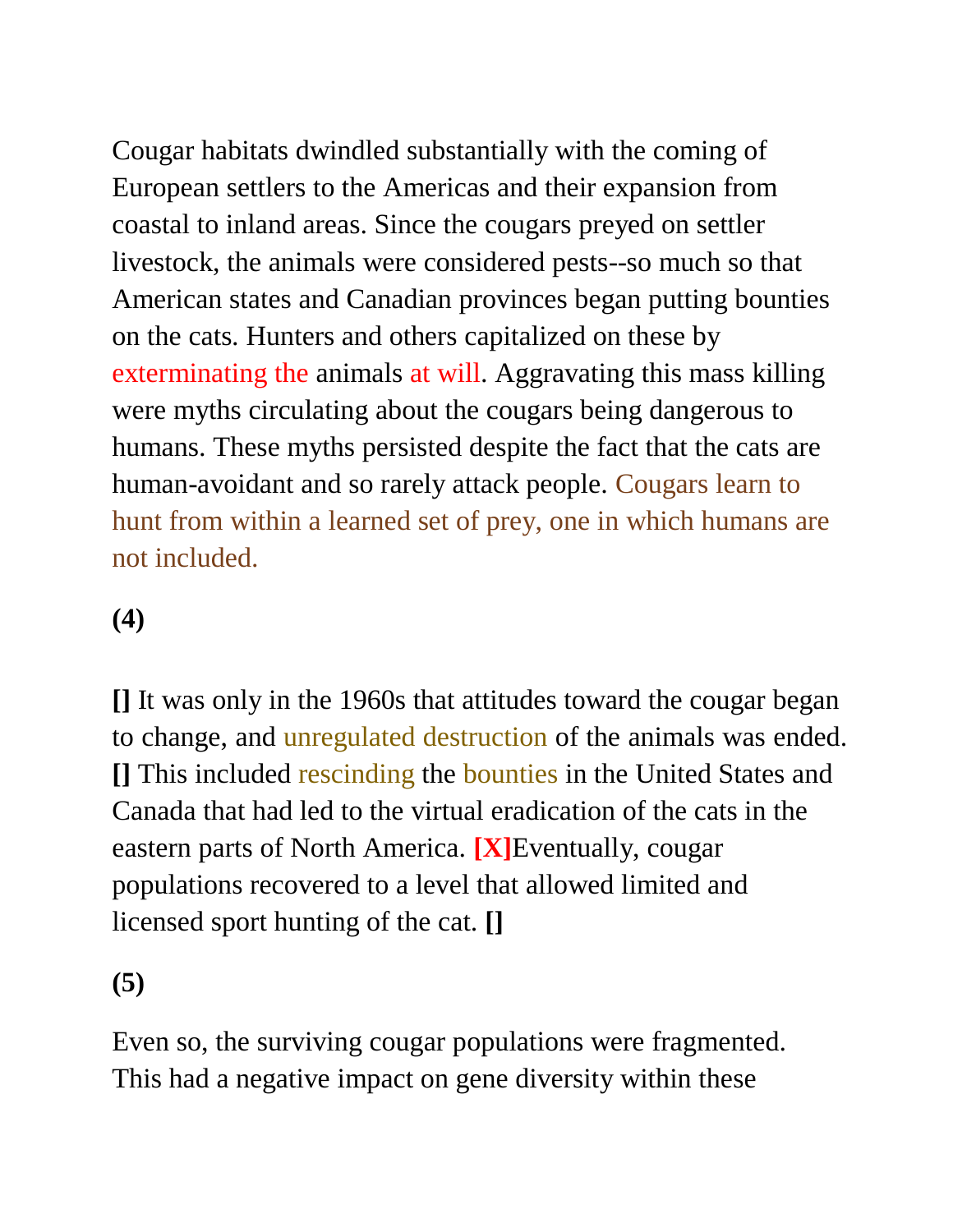populations and cat health conditions. This is particularly acute for very small cougar populations. The Florida Panther, a type of cougar, is a case in point. By the first decade of the 21st century, the cat had dwindled to a population of about 160. Although strongly protected by law, the lack of genetic diversity in such a small population resulted in higher rates of infection, heart defects, kinked tails and dramatically lower sperm count. These are more serious enemies to the survival of this cat population than human encroachment.

#### **(6)**

The population fragmentation also degraded the critical role that males play between populations. Female cougars are philopatric: they normally remain in or near the territory of their birth. Moreover, studies have shown that female cougars are extremely reluctant to cross highways. In contrast to philopatric females, male cougars are natural gene dispersers that will traverse all sorts of artificial structures or habitats, such as roads or farmlands. This is owing to the fact that males must leave the territories of their mothers to secure one of their own. Alongside this, and for breeding purposes, an adult male cougar territory will overlap those of several females. Males are more likely to travel long distances between cougar populations to find these ideal territories and, in the process, enhance the opportunities for gene diversity.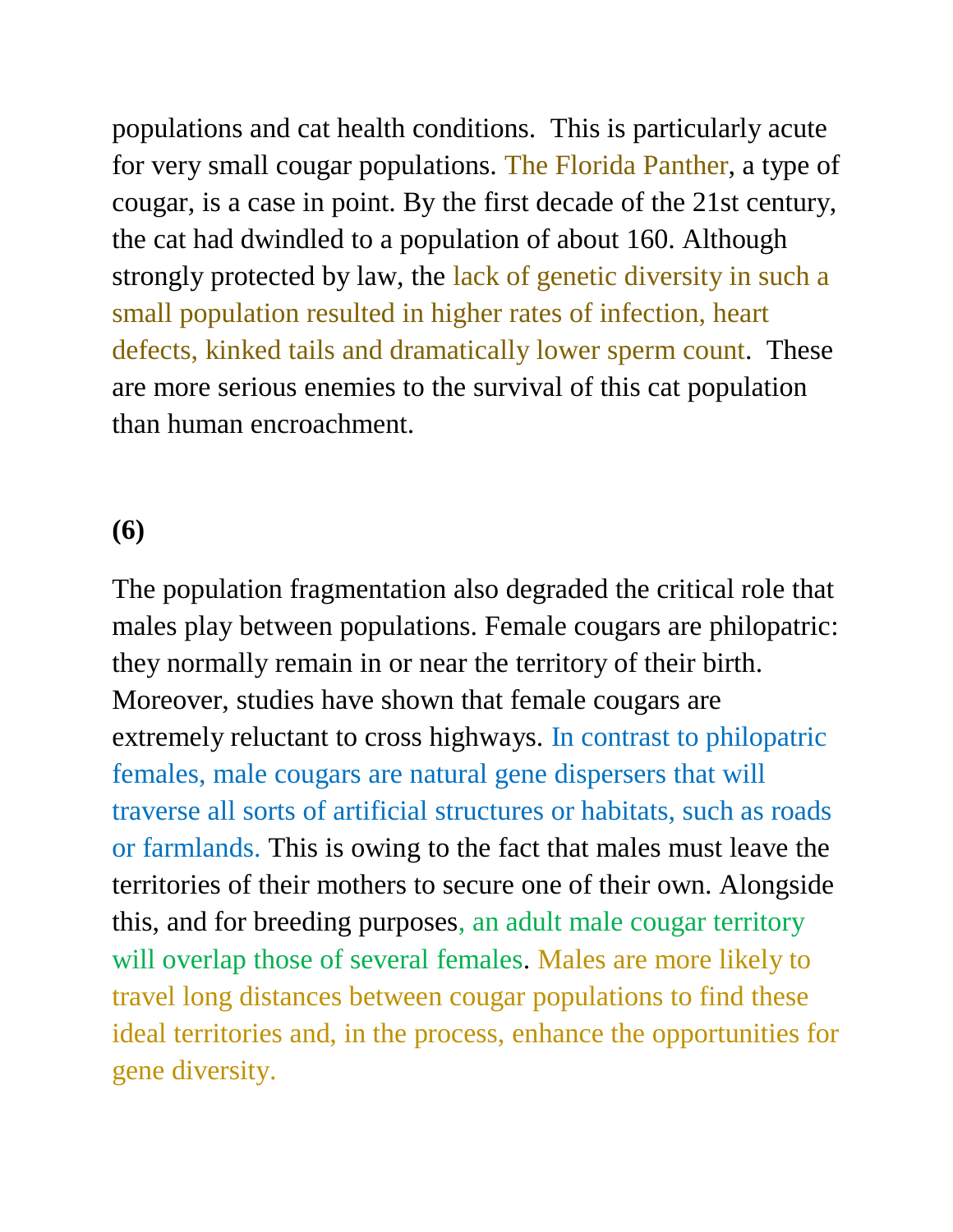# **(7)**

With this in mind, conservationists have stressed the need to develop safe, natural terrain pathways for cougar males. The pathways would enable them to move more easily and safely from one population to another. This may or may not mean the setting aside of certain land corridors for cougars. As a side benefit, on such lands, other forms of wildlife could flourish. At minimum, and easiest to implement, would be simply allowing the cats to move through rural or semi-rural human habitats unmolested.

(8)

Yet, the conservationists' goal of more natural pathways will continue to conflict with North American livestock owners. Many of them are convinced that cougars passing through their lands will result in high numbers of lost livestock. This fear may in fact be ungrounded, since far more livestock are lost to disease or weather than to cougar attacks. Even so, any creation of land corridors for cougars would have to entail educating stakeholders such these livestock owners—and the general public—on the activities and environmental needs of cougars. -------------

# 1. **Why does the author mention "ear-piercing roar" in paragraph 1?**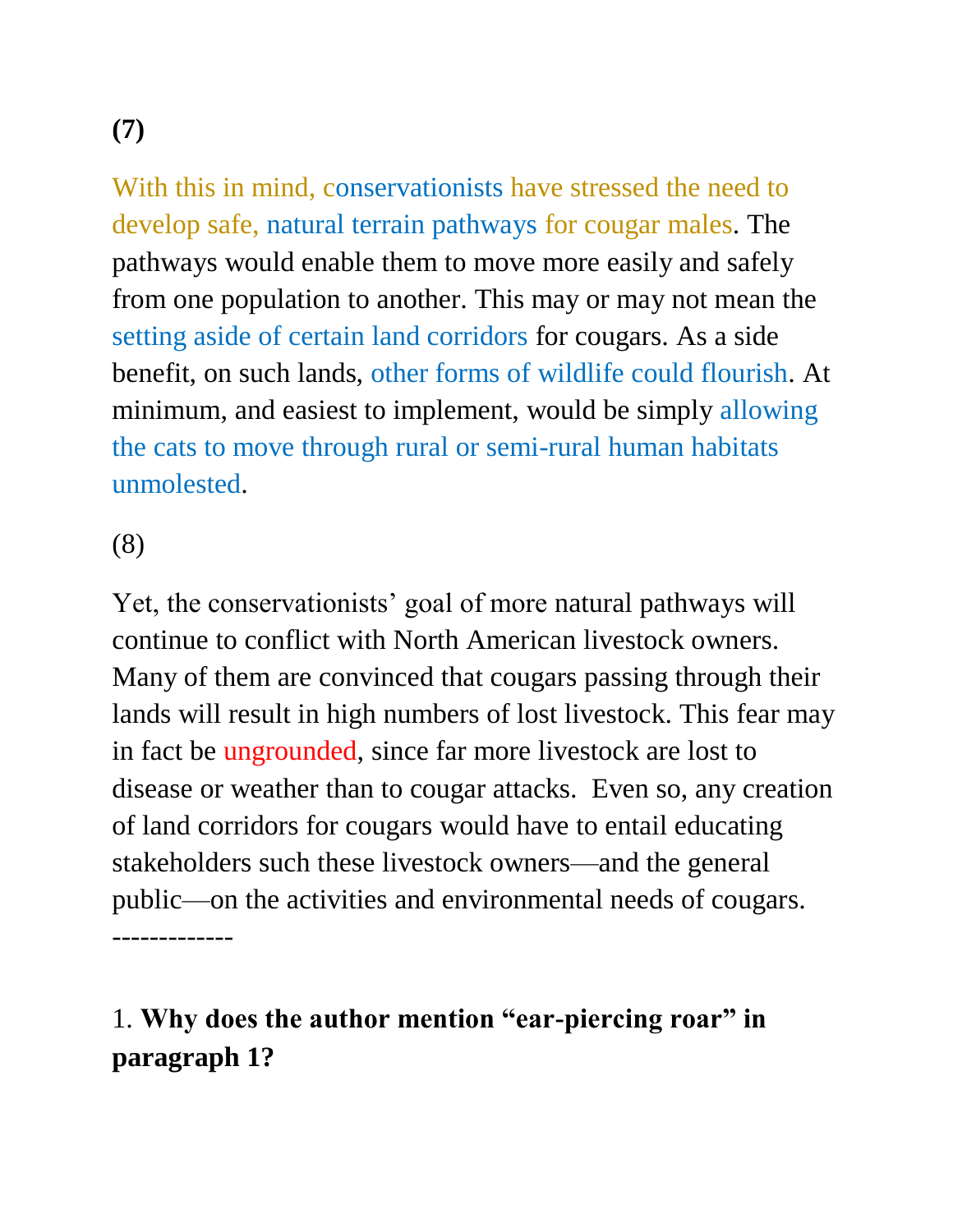- (A) To explain how the cougar is similar to a lion
- (B) To illustrate a prominent feature of a species
- (C) To provide an overview of big cat activities
- (D) To show how sounds can act as a warnings

# 2. **The phrase "several times" in the passage is closest in meaning to**

- (A) multiple occasions
- (B) numerous locations
- (C) frequency of an event
- (D) degrees of difference

### 3. **The word "evident" in the passage is closest in meaning to**

- (A) clear
- (B) realistic
- (C) judgmental
- (D) insistent

4. **Which of the following sentences best expresses the essential information in the highlighted sentence in paragraph 2? Incorrect choices change the meaning in important ways or leave out essential information.** 

- (A) Prey abundance is critical for cougars.
- (B) Some environmental factors outweigh others.
- (C) Virtually all climates are habitable in some way.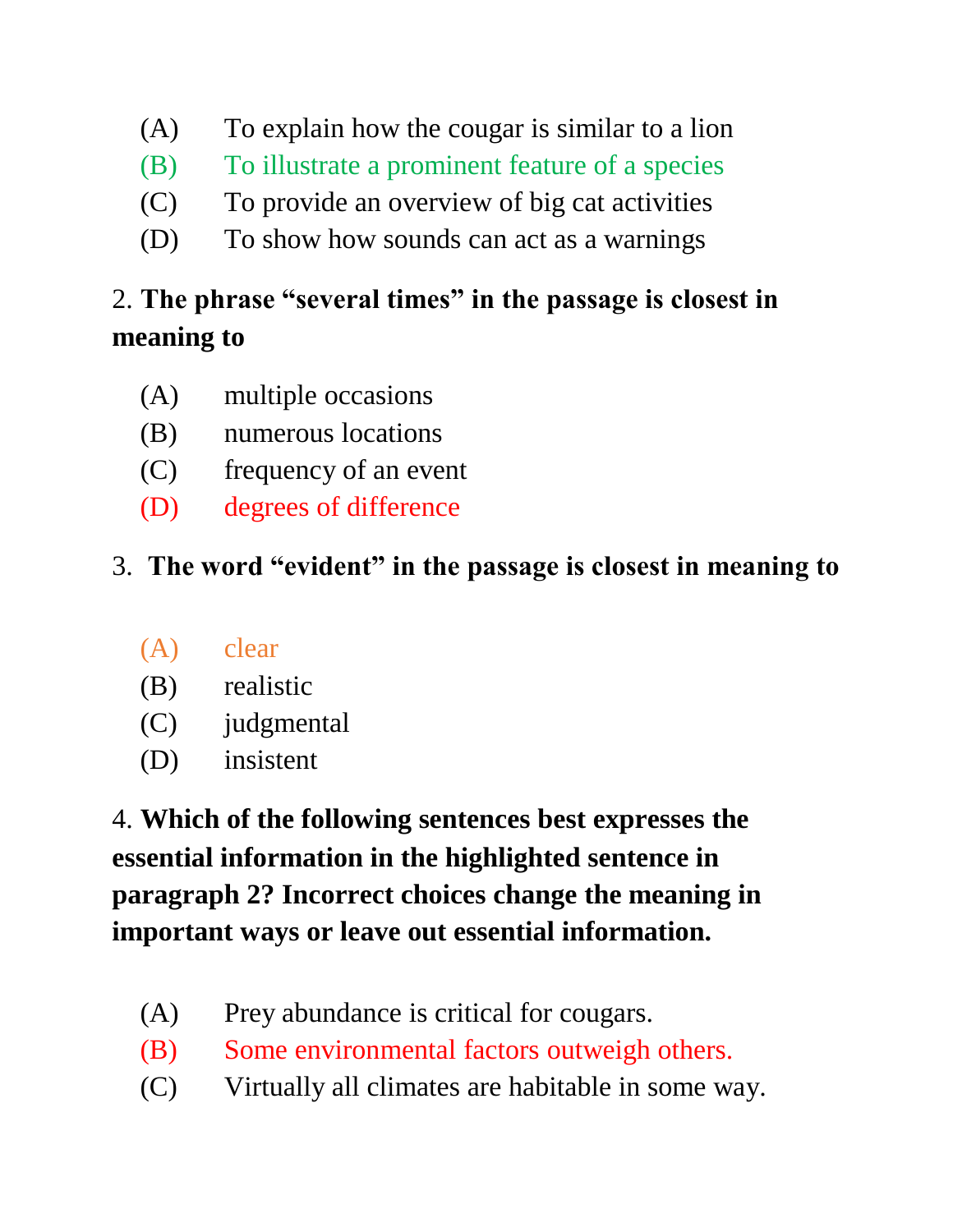(D) Flexibility is the key to survival for all animals.

### **5. The phrase "at will" in the passage refers to**

- (A) putting
- (B) exterminating
- (C) aggravating
- (D) circulating

# **6. The word "rescinding" in the passage is closest in meaning to**

- (A) withdrawing
- (B) resolving
- (C) impacting
- (D) assessing

### **7. According to the passage, why is the belief that cougars are dangerous to humans not correct?**

- (A) They lack the size and strength to harm humans.
- (B) They only prey upon specific types of creatures.
- (C) They learn that armed humans can hurt them.
- (D) They rarely persist if a first attack fails.

## **8. According to the passage, which of the following is most likely to occur among Florida Panthers?**

(A) Genetic dispersal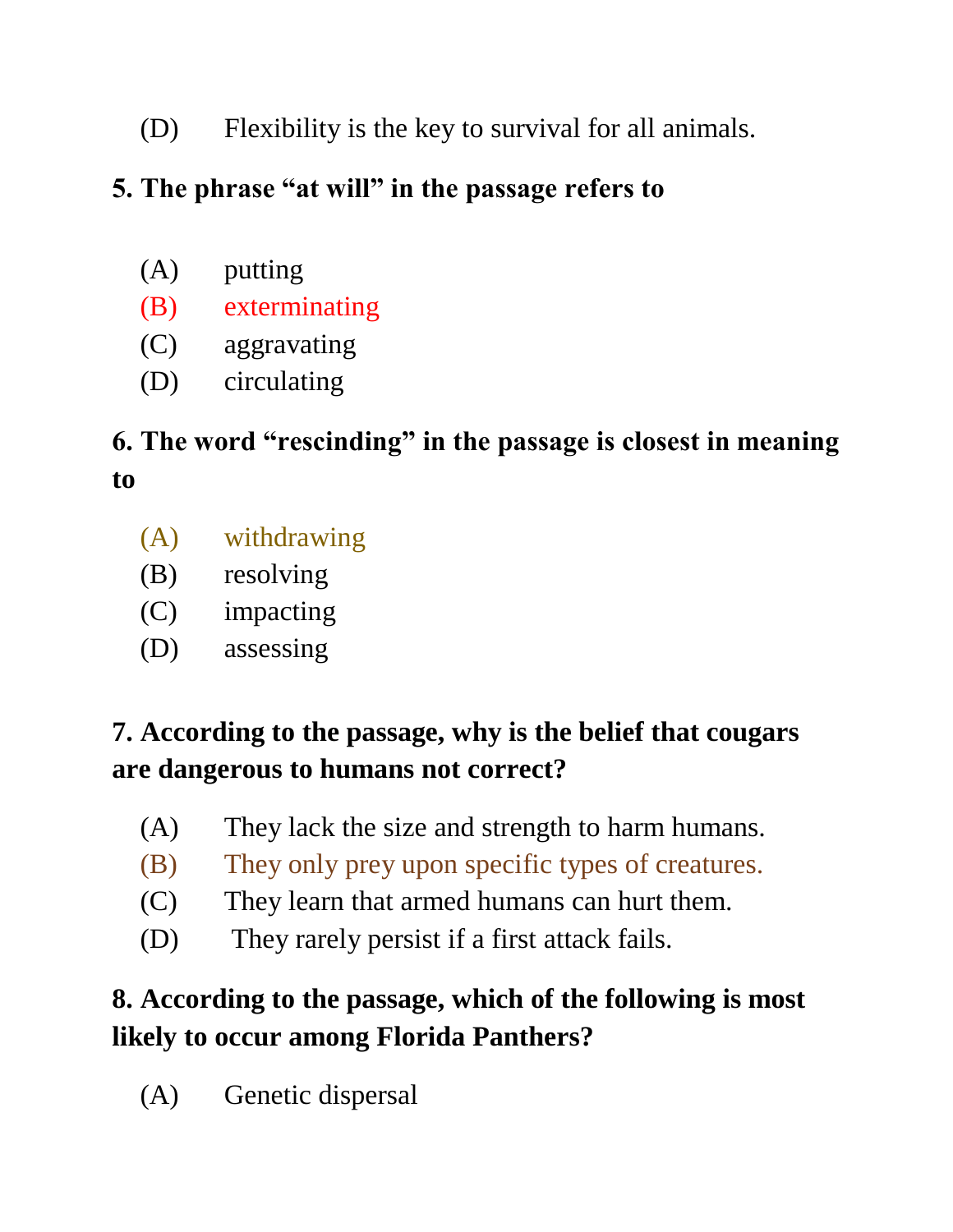- (B) Physical abnormalities
- (C) Kinked ears
- (D) Human encroachment

### **9. Which of the following statements is supported by the nature of female cougars mentioned in paragraph 6?**

- (A) Having kittens causes females to seek ideal terrain.
- (B) Males and females stay together when traveling.
- (C) Male cougars remain near their territories of birth.
- (D) Females will usually not range as far as males do.

### 10. **Where does paragraph 6 indicate that male cougars can be found in relationship to female cougars?**

- (A) Inside their mothers' territories
- (B) Within overlapping farmlands
- (C) In intersecting pieces of land
- (D) By remote natural structures

### **11. What does the author conclude about natural pathways between fragmented cougar populations?**

- (A) They are getting bigger due to land set-asides.
- (B) They are useless without more gene diversity.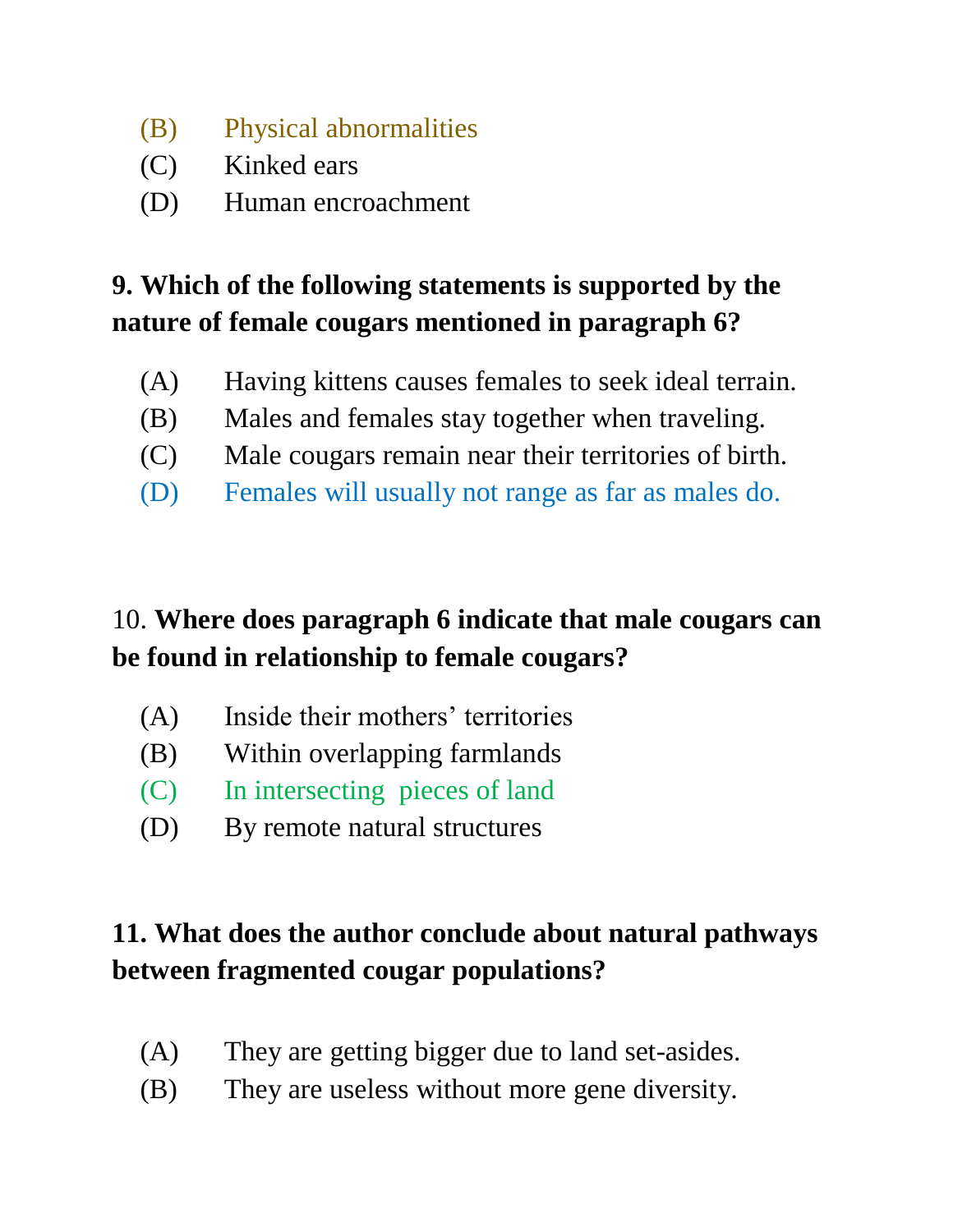- (C) They are becoming easier for animals to use.
- (D) They are a long-term survival necessity.

# **12. Conservationists have suggested all of the following as regards land management EXCEPT**

- (A) Showing how many types of wildlife would gain advantages
- (B) Explaining how changed policies would lower costs
- (C) Allowing cougars to move through places unharmed
- (D) Protecting some lands from human usage

# 13. **The word "ungrounded" in the passage is closest in meaning to**

- (A) inevitable
- (B) intractable
- (C) unverified
- (D) unobserved

# 14. **Look at the four squares [] that indicate where the following sentence can be added to the passage**

Without these incentives and, coupled with other conservation efforts, American cougar populations rose to a level that allowed limited and licensed sport hunting the cat.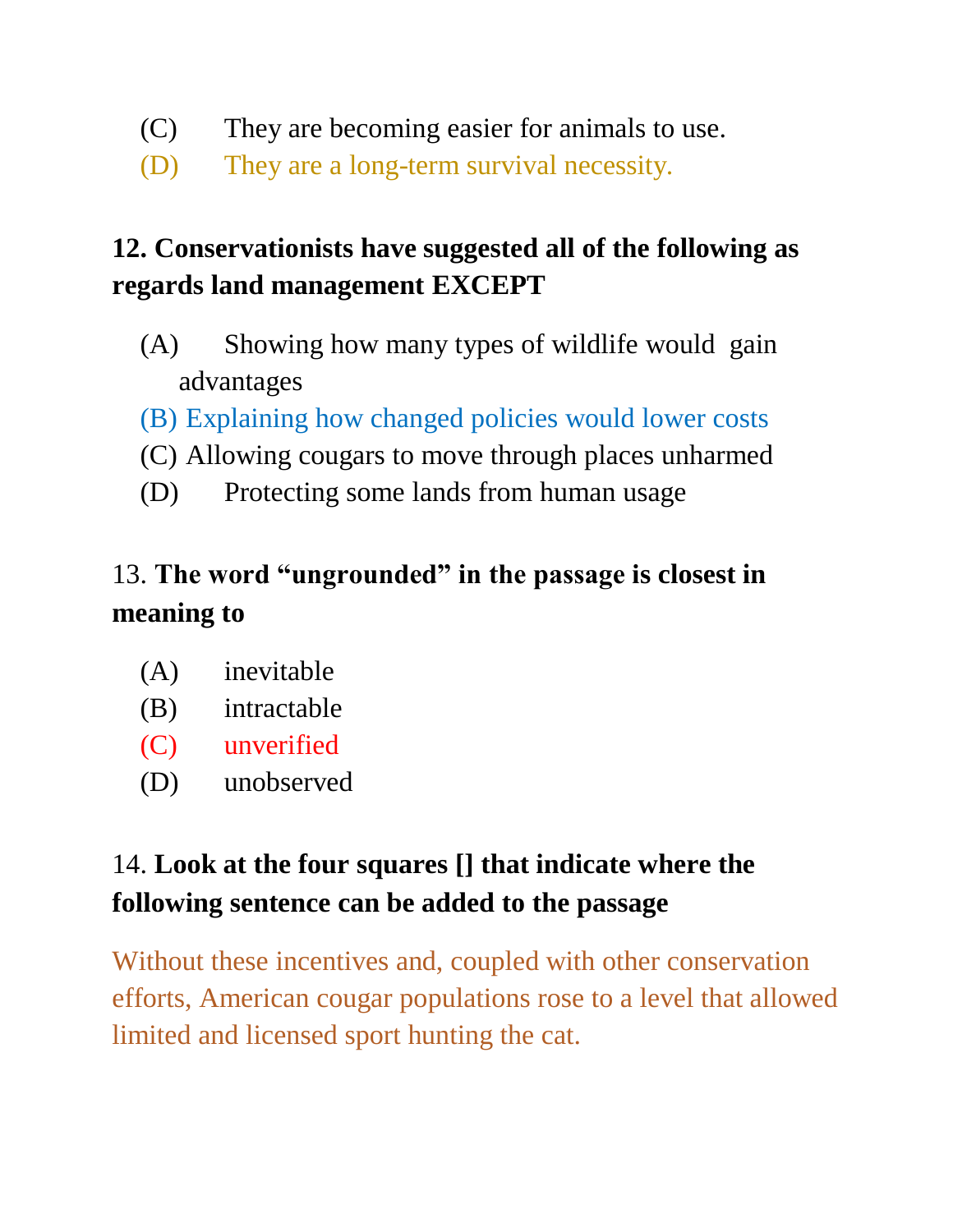### **Where would the sentence best fit?**

#### **Select Sources**

*Cougar: Ecology and Conservation***,** Maurice Hornocker and Sharon Negri *Forest Cats of North America*, Jerry Kobalenko

[http://www.humanesociety.org/animals/cougars/tips/solving\\_pro](http://www.humanesociety.org/animals/cougars/tips/solving_problems_cougars.html) [blems\\_cougars.html](http://www.humanesociety.org/animals/cougars/tips/solving_problems_cougars.html) [http://www.mountainlion.org/cal\\_ch3.asp](http://www.mountainlion.org/cal_ch3.asp)

[http://www.azgfd.gov/i\\_e/ee/lessons/lion/2\\_student.pdf](http://www.azgfd.gov/i_e/ee/lessons/lion/2_student.pdf)

<http://www.env.gov.bc.ca/wld/documents/cougar.htm>

<http://www.cougarfund.org/naturalhistory/range/>

[http://blogs.scientificamerican.com/extinction](http://blogs.scientificamerican.com/extinction-countdown/2012/06/14/cougars-returning-midwest-after-more-than-100-years/)[countdown/2012/06/14/cougars-returning-midwest-after-more](http://blogs.scientificamerican.com/extinction-countdown/2012/06/14/cougars-returning-midwest-after-more-than-100-years/)[than-100-years/](http://blogs.scientificamerican.com/extinction-countdown/2012/06/14/cougars-returning-midwest-after-more-than-100-years/)

<http://www.defenders.org/mountain-lion/basic-facts>

[http://animals.nationalgeographic.com/animals/mammals/mount](http://animals.nationalgeographic.com/animals/mammals/mountain-lion/?rptregcta=reg_free_np&rptregcampaign=20131016_rw_membership_n1p_us_se_c1) [ain-](http://animals.nationalgeographic.com/animals/mammals/mountain-lion/?rptregcta=reg_free_np&rptregcampaign=20131016_rw_membership_n1p_us_se_c1)

[lion/?rptregcta=reg\\_free\\_np&rptregcampaign=20131016\\_rw\\_m](http://animals.nationalgeographic.com/animals/mammals/mountain-lion/?rptregcta=reg_free_np&rptregcampaign=20131016_rw_membership_n1p_us_se_c1) embership n1p us se  $c1#$